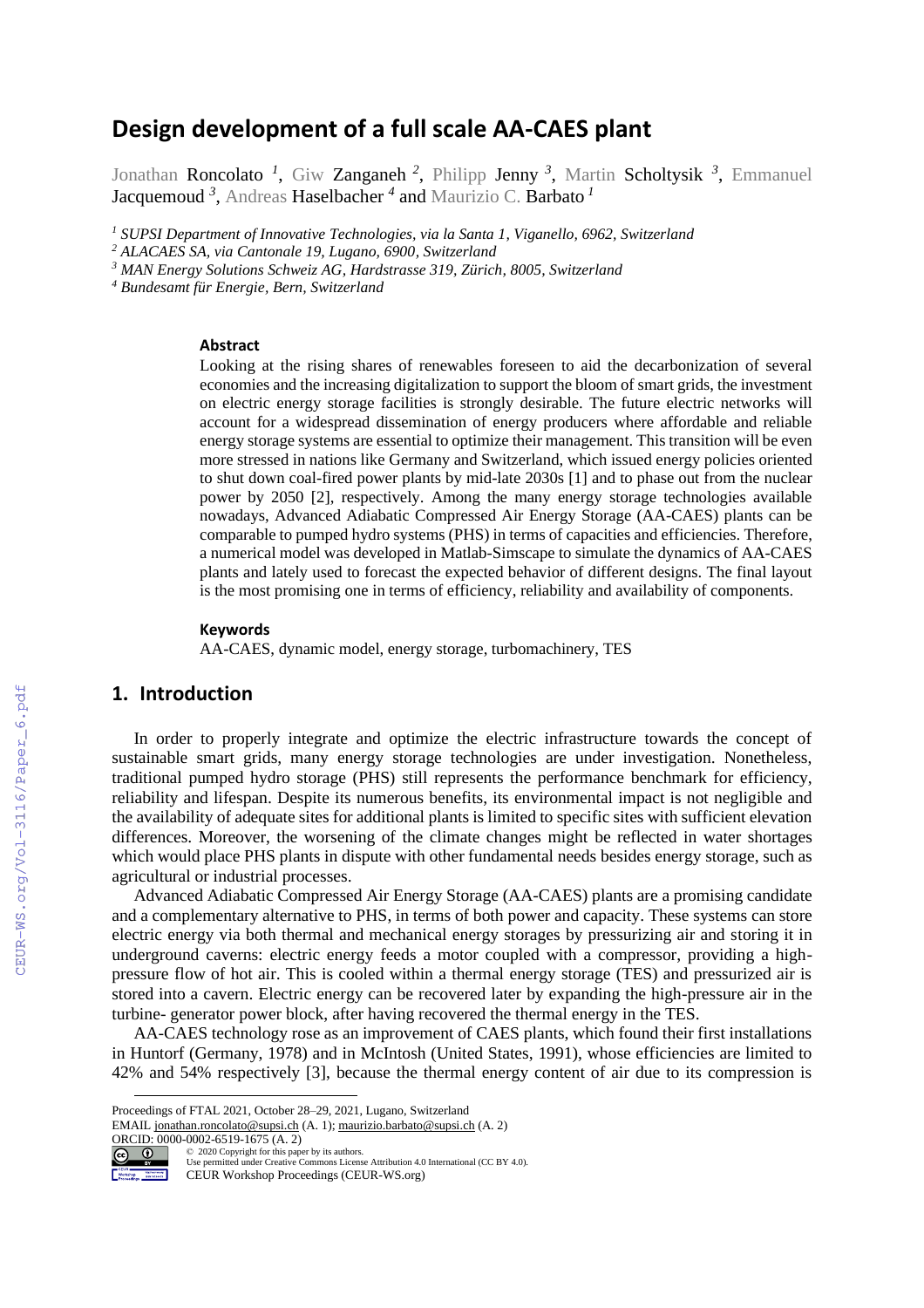discarded. Therefore, fossil fuels are required during discharge phases to guarantee an adequate expansion of the pressurized air. In the AA-CAES concept, the need of fossil fuels is erased by storing the thermal energy content of the hot air exiting the compressor and recovering it before air expansion. Fig. 1 depicts two key advantages of the AA- CAES and PHS plants, with respect to other energy storage technologies: on the left-hand side [4], the economic competitiveness of AA-CAES plant in medium time scale is remarked. On the right-hand side of Fig. 1 [5], the ESOI index (the ratio of total electrical energy stored over the lifespan of a storage technology to its embodied primary energy) is reported. Technologies with the higher values are the less energy intensive. Since the index refers to CAES plants, AA-CAES ones are expected to be better thanks to the removal of fossil fuel needs.



**Figure 1**: On the left LCOES for 100 MW storage systems with cost, efficiency, lifetime and electricity price variation [4], on the right ESOI index for load-balancing storage technologies [5].

### **2. Physical model**

The AA-CAES plant model was built in Matlab-Simscape, an object-oriented software to simulate transients in physical networks, with customized blocks founded on the gas domain. Air was assumed as an ideal dry gas with temperature dependent properties: good accuracy was expected at high temperatures (reduced temperature  $T_R$ >2) regardless of pressure (except for  $p_R \gg 1$ ), where  $T_R$  and  $p_R$ are the reduced temperature and pressure respectively (the critical point for air is  $T_{cr}=132.4$  K,  $p_{cr}=$ 37.25 atm) [6].

The constitutive equations of each component of the AA-CAES plant were defined in order to model its dynamics: components in the gas domain can be modelled using control volumes which encompass the gas inside the component and separates it from the surrounding environment and other components. Components with big internal volume, for instance the cavern, were represented using an internal node, while other components with relatively small gas volumes, like turbomachinery, were considered quasisteady-state and they do not have an internal node.

The compressor and turbine constitutive equations describe the thermodynamic transformations of air. The compression and expansion can be modelled either with isentropic or polytropic efficiencies. These were both implemented as efficiency maps, function of the volumetric flow rate or of the reduced mass flow and the pressure ratio upon the component. Assuming a power scheduling for the plant, the electric power from the grid is shared between the compressor stages, determining the mass flow rates during the plant charge. Similarly, during the discharging phases, one or more turbines feed a generator to deliver the scheduled power to the grid. Since the specific heat ratio of air varies with temperature, during the compressions and expansions an average of its initial and final values was adopted [7]

The dynamics of the caverns was described implementing the conservation of mass and energy. The former determines the mass variation within the volumes by summating the incoming and outgoing mass flows. The latter models the cavern energy variation in time accounting for the enthalpies associated to the aforementioned mass flow rates, the heat transfer occurring between the stored air and the cavern walls (by means of Newton's law of cooling with constant wall temperature and constant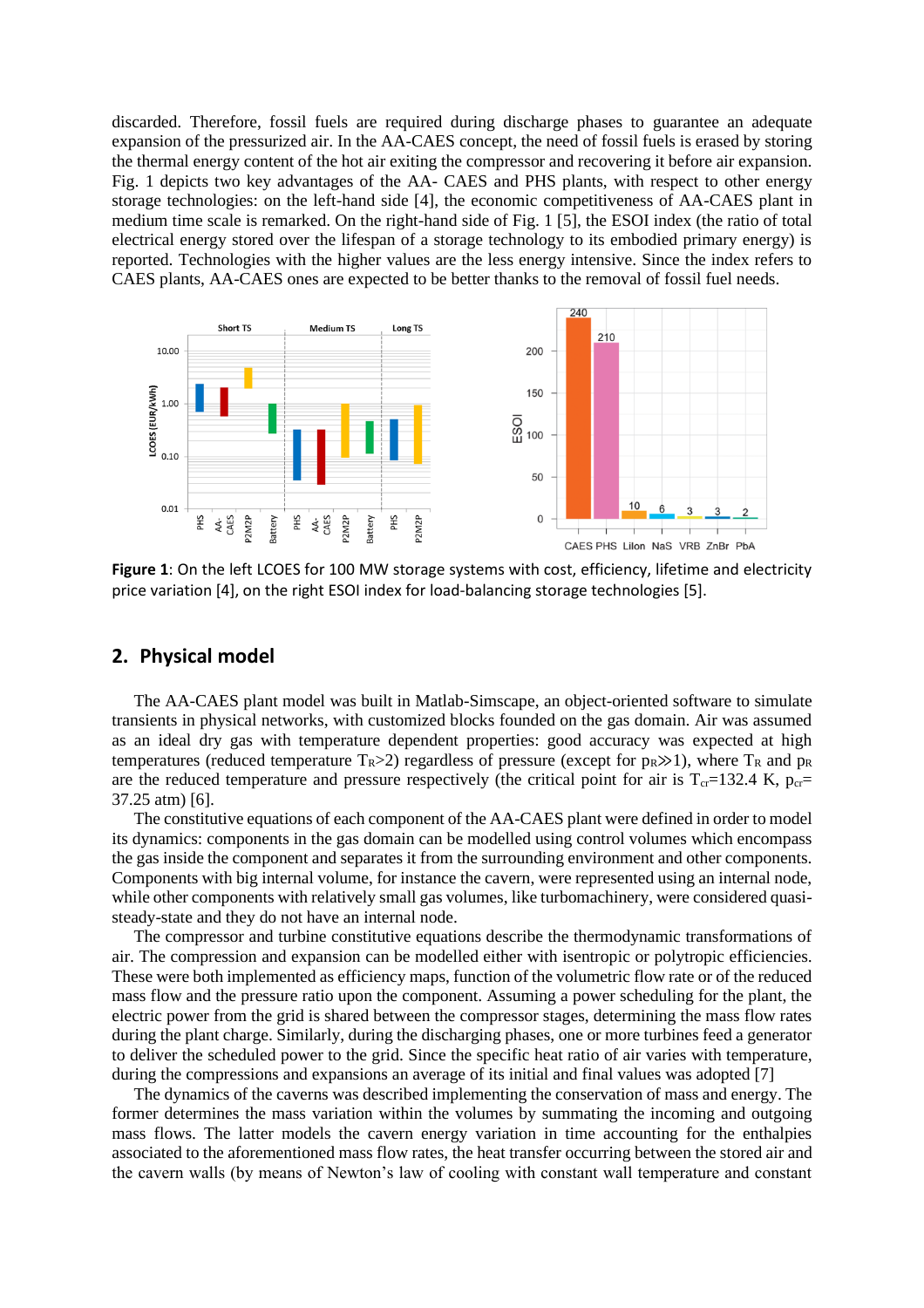convective heat transfer coefficient) including also the TES thermal losses towards pressurized air. Indeed, the common idea behind the AA-CAES plant layouts presented in this paper was to exploit the cavern where pressurized air is stored to accommodate also the TESs. Thus, TES structure does not need to withstand high pressure differences, simplifying its design and reducing its costs. The TES is a packed bed of rocks in direct contact with the warm compressed air, which flows downwards to cool down and upwards to warm up. Having the hottest region on the top allows to stabilize the temperature stratification, since buoyancy forces avoid the detrimental onset of convective motions. Moreover, the low air conductivity together with the small contact areas among the rocks provide a high thermal resistance against the thermocline diffusion. The TES were designed as truncated cones, a shape that limits the ratcheting effect, caused by the different thermal expansions of rocks and structure, which generates high mechanical stresses with the risk of deformations and even cracks the walls themselves: the tilted storage walls re-direct these forces upwards, limiting lateral stresses. The reversed truncated cone also ensures a higher volume-to-surface ratio and a more uniform air velocity throughout the storage [8]. The AA-CAES model embeds a 1D code developed in FORTRAN to properly describe the TES physics and its thermocline evolution once its characteristics (i.e. geometries, insulation and rock properties) are defined [9], [10].

The physical model simulations can be either scheduled as series of cycles, either identical or different in amplitude and duration, or imported as hourly defined week. During the simulations feedback controls were necessary to cut the compressor train out if the maximum pressure was reached or to turn the turbine off when the cavern was emptied to its minimum.

The model was validated against the Huntorf CAES plant [11] and the Pollegio AA-CAES pilot plant built in Pollegio, Switzerland by ALACAES SA [12].

## **3. Exploring plant configurations**

The model was used to verify the performance of different plant configurations, characterized by a high temperature TES and exploiting underground rock caverns in order to extend the availability of sites for the construction of AA-CAES systems.

### **3.1. First plant configuration**

In the first plant configuration, depicted in Fig. 2, a LP compressor is connected to a LP TES, placed within a small airtight cavern (cavern 1) kept at 33 bar. An after-cooler, placed after the HP compressor stage, cools down the pressurized air flow before it is stored in the main cavern (cavern 2), in order to maximize the capacity with respect to cavern size and pressure limits, which were set from 80 to 100 bar. The discharging section of the plant includes a turbine where air expands after exiting the TES. Since the TES is place within cavern 1, a pressure equilibration between the two caverns is necessary: this is supposed to be done by connecting the two caverns and letting the air flow until pressure equilibrium. Namely, cavern 1 pressure increases from 33 to about 95 bar while cavern 2 pressure decreases from 100 to 95 bar. During the discharge phase of the A-CAES, the two caverns remain connected and the common pressure decreases from 95 to 80 bar. Before the subsequent charge phase, the two caverns are disconnected again. Analogously, at the end of a discharge phase, pressure in cavern 1 has to be reduced from 80 to 33 bar so that the LP compressor can operate without stalling. The expulsion of air from a nozzle towards the external ambient was reputed inefficient, since a sensible fraction of the stored mechanical energy would be discarded. Moreover, the thermal energy stored in the TES during charging phases would not be completely recovered since the total mass flowing through the TES during plant charges would be greater than the one during the discharging phases, due to the mass expelled from cavern 1. Therefore, an auxiliary turbine was implemented to guarantee the complete exploitation of the stored energy (both mechanical and thermal) during the depressurization phase.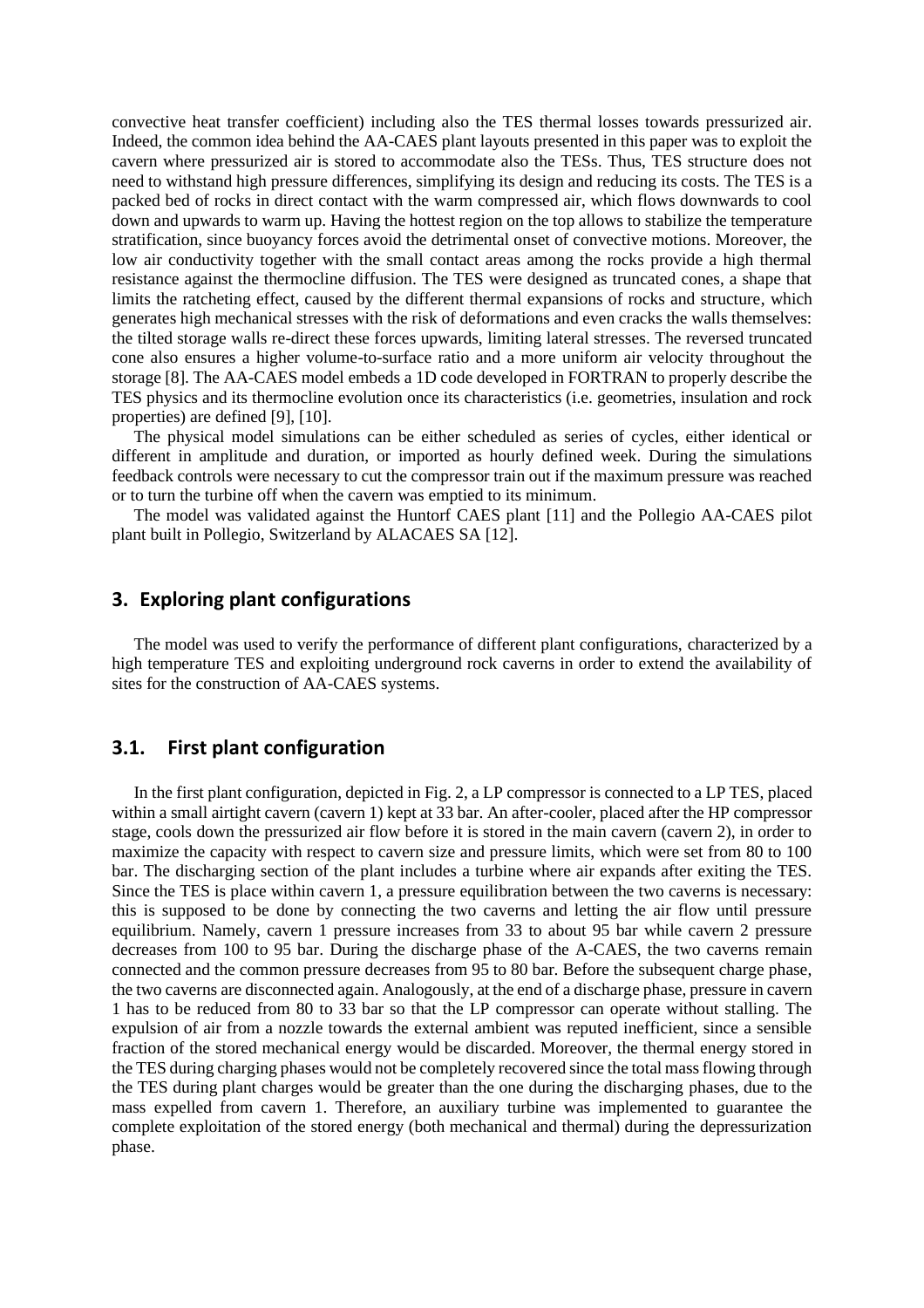

Figure 2: Schematic of the first plant configuration.

# **3.2. Second plant configuration**

In the second plant configuration, illustrated in Fig. 3, an additional HP TES was accommodated within cavern 2, to replace the after-cooler and recover also the thermal energy of the HP compressor. To balance the system, a HP turbine is placed between the two caverns allowing the air pressure in cavern 1 to be kept constant and confining the pressure sliding in cavern 2.



Figure 3: Schematic of the second plant configuration

### **3.3. Comparison**

Looking at the two configurations, the main advantage of PC1 was the requirement of only one TES. However, the equilibrium and depressurization phases add idle times and operational complexity to the power plant, with the risk of a reduction of its responsiveness. These effects were evaluated with the model, which confirmed that the dynamics of cavern 1 was characterized by large temperature variations and dead-times associated to pressure adjustments [13]. Both of the effects are highly undesirable constrains for the AA-CAES plant: the former would likely affect the components life while the additional times to be accounted for pressurization and depressurization of the cavern 1 (at least 1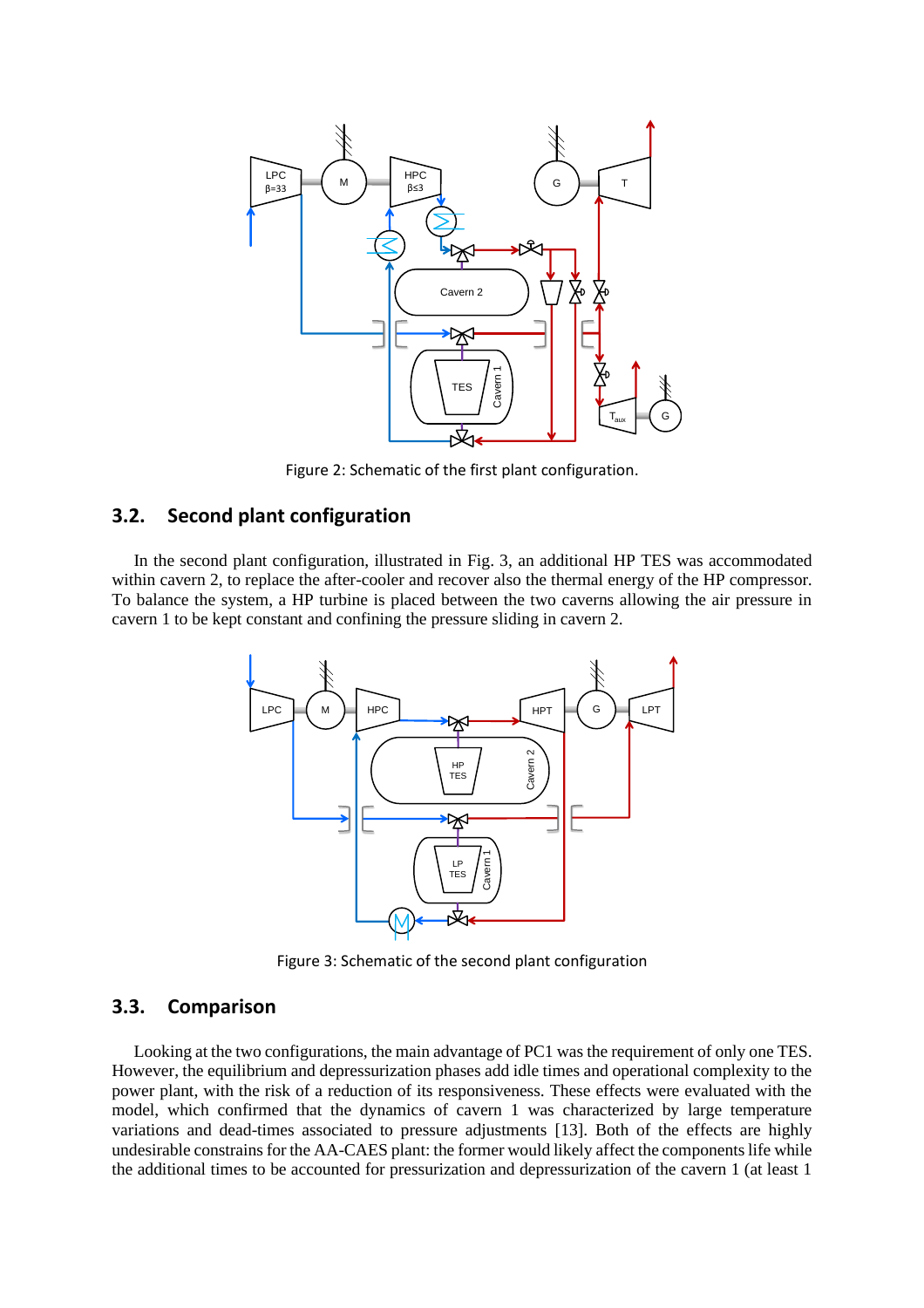hour and 2.25 hour, respectively) would be detrimental for the plant responsiveness to the grid power demand. In the second plant configuration instead, both temperature and pressure variations in cavern 1 were limited. This goal can only be achieved if an adequate regulation of the mass flow rate of both compressors and turbines is possible. Transients of turbomachinery and their characteristics, especially their flexibility, play an important role in the plant operation. Finally, looking at the AA-CAES plant efficiency, defined as the ratio of the energy provided from the generator (connected to the turbines) over the one consumed in the motor (running the compressors), under regular cycling conditions the second plant configuration has a higher efficiency, 79% against 75% of the former.

### **4. Integration of available components**

The promising good results of the previous simulations had to be verified by the availability of offthe-shelf machines: the influence of real turbomachinery behavior, the impact of their transients and energy requirements on the plant efficiency were the objectives of the following analysis.

Since AA-CAES technology is comparable to PHS in terms of energy capacity, power and expected round-trip efficiency, availability of adequate turbomachinery and their reaction times is of paramount importance to understand if and how the plant can compete in the storage markets. Start-up times are generally limited by thermal stresses: for high-temperature AA-CAES plants (> 400°C) reaction times are expected to be as flexible as gas-turbines plants (approximately 10-15 min; for PHS plants these are a maximum of 2 minutes [3]).

In order to investigate both the effects of real efficiency maps of compressors and turbines and of their transients on the plant grid-to-grid performance, MAN Energy Solutions Schweiz AG and ALACAES SA improved the AA-CAES plant depicted in Fig. 3. In the updated layout, the overall pressure ratio was evenly divided between the LP and HP components, combining commercially available state-of-the-art turbomachinery while balancing the effects of high temperatures [14].

### **4.1. Model update**

The physical model was updated to properly include the energy required for turbomachinery transients (start-ups and shut-downs) and the integration of their efficiency maps. Compressor efficiency maps were defined as function of the volumetric flow rate and the pressure ratio while in the turbine ones as a function of the reduced mass flow rate and the pressure ratio [14].

Variable speed components would be more expensive and require dedicated electronics equipment, such as Variable Frequency Drivers, therefore constant speed machines were chosen as most suitable turbomachinery for both compressors and turbines. Their performance flexibility, whenever possible, is guaranteed by variable valve opening and variable inlet guide vanes.

The turbomachinery transients can be simplified in two phases:

1. a mechanical start-up phase, during which the turbomachinery speed accelerates from 0 rpm to a nominal speed at off-design process conditions;

2. a process/thermodynamic start-up phase, during which the turbomachinery, at constant rpm, reaches the operating point starting from off-design conditions. The duration of this phase is machine-specific.

To avoid frequent and costly machines starts and stops, the possibility of letting the compressor or turbine train rotate during idle (i.e., when the plant is neither storing nor producing electric energy) was examined. Unfortunately, the energy necessary for a turbomachinery train that rotates synchronously with the grid (3000 rpm for 50 Hz) during an idle phase was considered neither sustainable nor profitable. A more suitable option for idle phases in an AA-CAES plant was to keep both compressors and expanders warm and in slow rotation with a relatively small power consumption. In this way, toolong transients, strictly connected to the thermal inertia of the components and of the lubricating oil system, were avoided, with a beneficial impact on plant responsiveness of the plant. The transients were modelled accounting for the energy spent and the time required for typical turbomachine start-ups [14].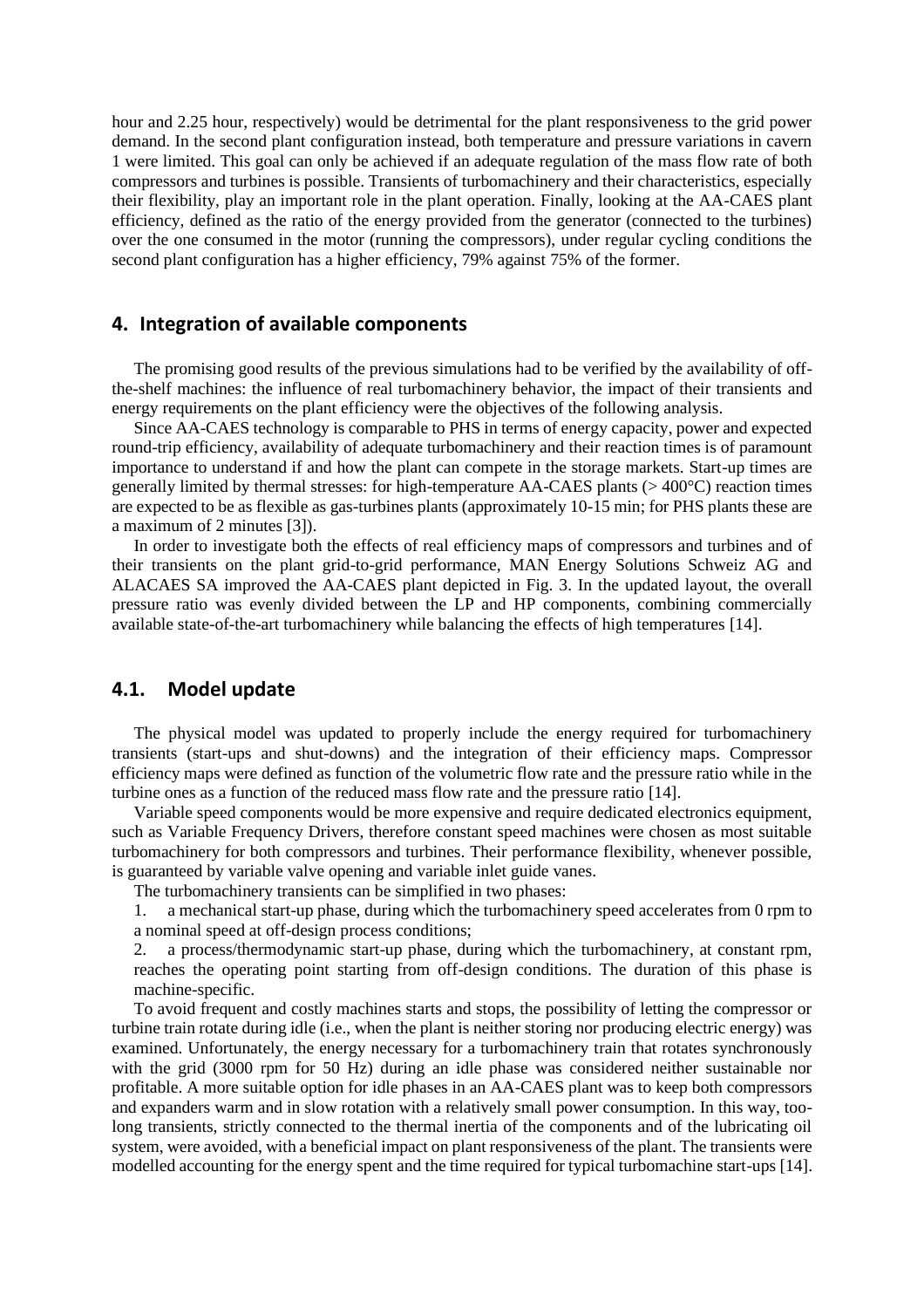#### **4.2. Simulation setup**

The full-scale AA-CAES plant was tested under regular cycling 50 identical cycles composed of 5 hours of charge and 5 hours of discharge, separated by 0.1 hour of idle [14]. An initial pre-charge was introduced to foster the achievement of the stable periodic condition. The mechanical efficiencies of the electric motor and generator were set to 0.98. Cavern 2 had a volume of  $177'000 \text{ m}^3$  and a wall area of 18'150 m<sup>2</sup>. The 15 m height TESs (adiabatic) had a truncated cone shape with a top diameter of 32 m and a bottom one of 24.5 m. Cavern 1 dimensions were 34 x 34 x 16 m to accommodate the LP TES. A constant convective heat-transfer coefficient of 20 W/m<sup>2</sup>K was assumed for both caverns. The power absorbed by the plant during the charging phases was set to 140 MW. The outlet temperature of the intercooler before the HP compressor was set to do not exceed 20°C.

### **4.3. Results**

At the end of the 50 cycles, the AA-CAES plant was operating in stable periodic conditions. The grid-to-grid efficiency was around 75%, calculated as the ratio of the energy delivered by the generator over the one consumed by the motor and accounting for the energy required for turbomachinery transients and stops. Due to the sliding pressure operating condition, during the plant discharge the turbine train power delivered from 114.4 MW to 102.4 MW (due to the cavern 2 emptying and the corresponding pressure decreasing).

During the simulation the turbomachinery operated for most of the time (>96%) within their efficiency maps boundaries. The few exceptions occurred during the transients since they were affected by some simplifications in order to preserve the model robustness and complexity [14].

### **5. Conclusions**

Two AA-CAES plant configurations were initially investigated: the former was characterized by a single high temperature TES after the LP compressor. In the latter plant configuration, an additional TES was placed after the HP compressor and consequently the turbine was split into LP and HP expanders. A numerical model was developed in Matlab-Simscape to create the digital twins of the proposed plant layouts and analyses their performance. Due to the importance of the TES to store the thermal energy, a 1D FORTRAN code was embedded to properly model the thermocline evolution during the plant operation. The first plant configuration required two additional phases, namely an equilibrium one, lasting around 1 hour to flatten cavern 1 and 2 pressure differences, and a depressurization phase, lasting around 2.25 hour to restore the nominal charging pressure in cavern 1. The second plant configuration overcame these limitations, increasing the plant flexibility and gathering higher plant efficiency under regular cycling conditions. Therefore, it was selected to include real turbomachinery efficiency maps and auxiliary energy consumption (due to transients and stand-by). The simulation was satisfactory since the selected turbomachinery worked most of the time within the nominal operating regions of the components. Moreover, the calculated plant efficiency reached 75% (grid-to-grid) confirming that this technology can play a relevant role with the other energy storages in guaranteeing a reliable electricity supply in future smart grids. Start-up energies influence on the AA-CAES plant efficiency was secondary but they can become more significant the shorter the cycles and the lower the turbomachinery power [14]. The best choice of the compressor and turbine operating modes during idles is therefore an outcome of the specific simulations and optimizations.